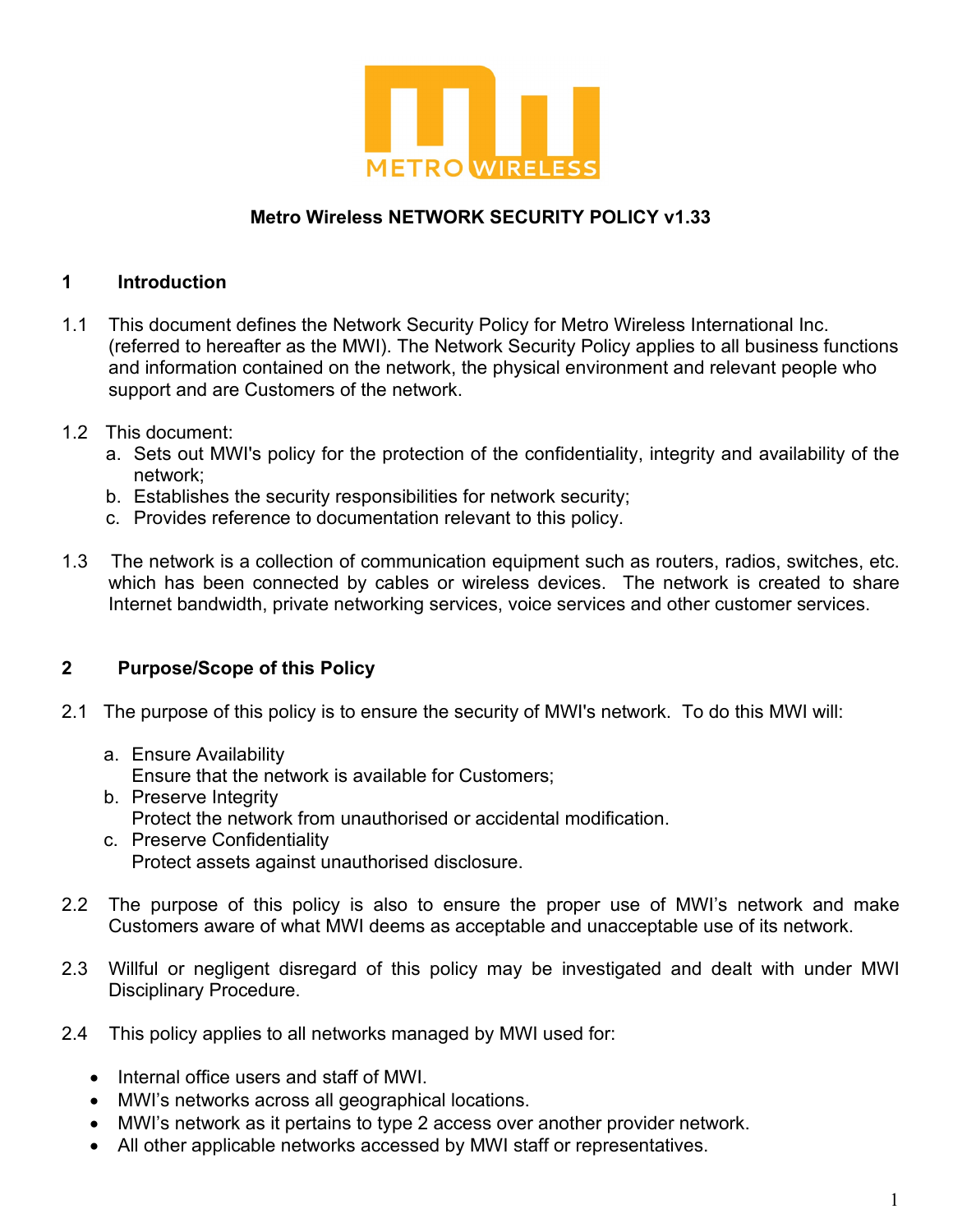# **3 The Policy**

3.1 The Network Security Policy for MWI is described below:

MWI information network will be available when needed and can be accessed only by legitimate customers or employees. The network must also be able to withstand or recover from threats to its availability, integrity, and confidentiality. To satisfy this, MWI will undertake the following:

- a. Protect all hardware, software and information assets under its control. This will be achieved by implementing a set of well-balanced technical and non-technical measures.
- b. Provide both effective and cost-effective protection that is commensurate with the risks to its network assets.
- c. Implement the Network Security Policy in a consistent, timely and cost-effective manner.
- d. Where relevant, MWI will comply with:

FOIA - (Freedom of Information Act) EIR -(Environmental Information Regulations) NIST - (National Institute of Standards and Technology) CIS - Controls (Center for Internet Security Controls) ISO - (International Organization for Standardization) HIPAA - (Health Insurance Portability and Accountability Act) / HITECH Omnibus Rule PCI-DSS - (The Payment Card Industry Data Security Standard) GDPR - (General Data Protection Regulation) CCPA - (California Consumer Privacy Act) AICPA - (American Institute of Certified Public Accountants) SOX - (Sarbanes-Oxley Act) COBIT - (Control Objectives for Information and Related Technologies) GLBA (Gramm-Leach-Bliley Act) FISMA - (Federal Information Security Modernization Act of 2014) FedRAMP - (The Federal Risk and Authorization Management Program) FERPA - (The Family Educational Rights and Privacy Act of 1974) ITAR - (International Traffic in Arms Regulations) COPPA - (Children's Online Privacy Protection Rule) NERC CIP Standards - (NERC Critical Infrastructure Protection Standards) Copyright, Designs & Patents Act Computer Misuse Act

b. MWI will comply with other laws and legislation as appropriate.

#### **4 Risk Assessment and audit**

- 4.1 MWI is responsible for ensuring that appropriate risk assessment(s) are carried out in relation to all the business processes covered by this policy. The risk assessment will identify the appropriate countermeasures necessary to protect against possible breaches in confidentiality, integrity and availability.
- 4.2 Storing Customers information requires MWI to undertake a self-assessment audit based on defined indicators.
- 4.3 Internal Audit can undertake an audit of compliance with policy on request.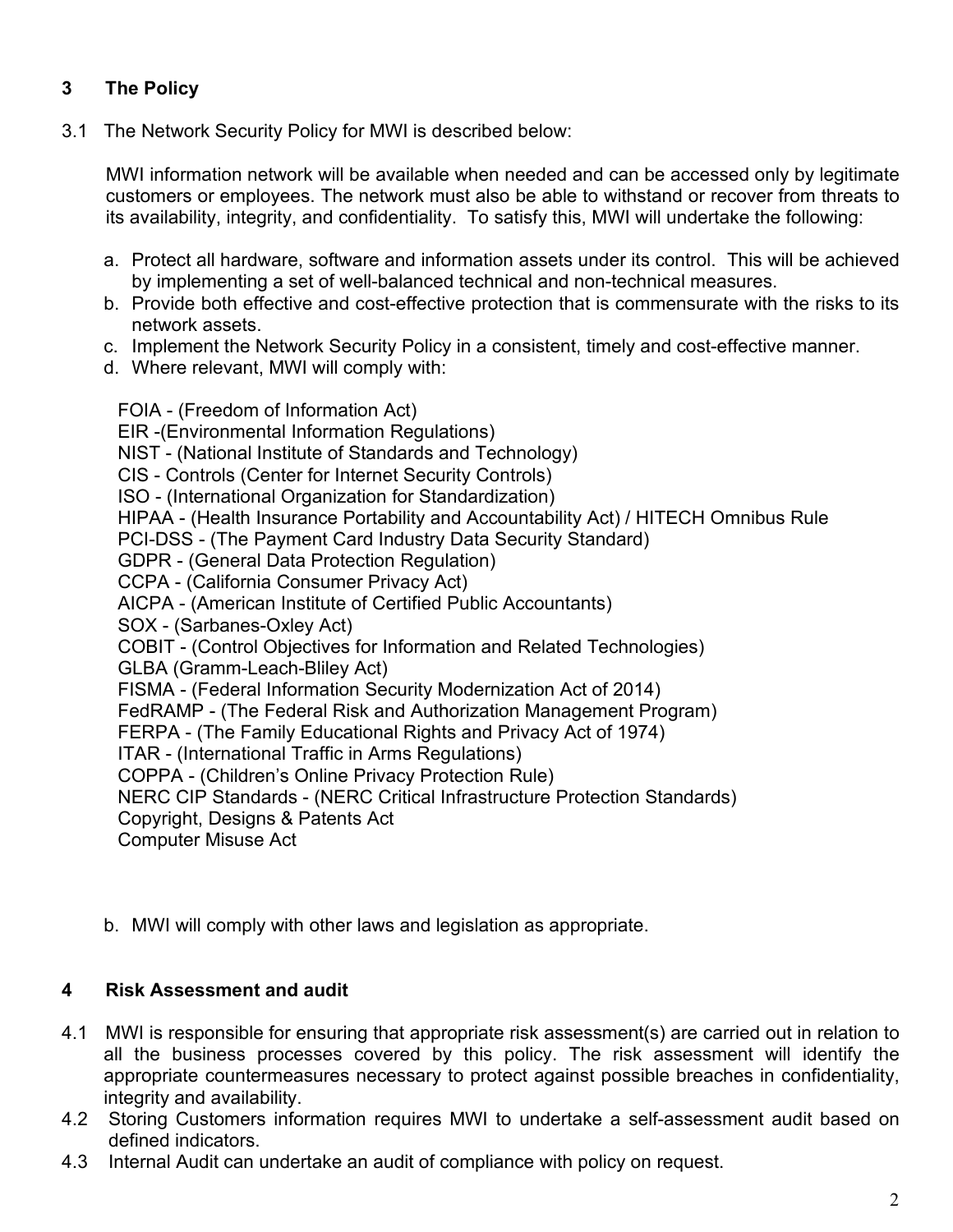# **5 Physical & Environmental Security**

- 5.1 Core network equipment will be housed in a controlled and secure environment. Critical or sensitive network equipment will be housed in an environment that has a monitored temperature and backup power supply.
- 5.2 Core network equipment will be housed in secure areas, protected by a secure perimeter, with appropriate security barriers and entry controls.
- 5.3 Combination lock codes will be changed periodically, following a compromise of the code or a suspected compromise.
- 5.4 Critical or sensitive network equipment will be protected from power supply failures.
- 5.5 Critical or sensitive network equipment will be protected by fire suppression systems.
- 5.6 Smoking, eating and drinking is forbidden in areas housing critical or sensitive network equipment.
- 5.7 All visitors to secure network areas must be authorised by a senior member of the technical support team.
- 5.8 All visitors to secure network areas must be made aware of security requirements.
- 5.9 All visitors to secure network areas must be logged in and out. The log will contain name, organisation, purpose of visit, date, and time in and out.
- 5.10 MWI will ensure that all relevant staff are made aware of procedures for visitors.
- 5.11 Entry to secure areas containing critical or sensitive network equipment will be restricted to those whose job requires it. MWI will maintain and periodically review a list of those with unsupervised access.

# **6 Access Control to the Network for Employees**

- 6.1 Access to the network will be via a secure log-on procedure, designed to minimise the opportunity for unauthorised access. Remote access will be via secure two-part authentication.
- 6.2 There must be a formal, documented employee registration and de-registration procedure for access to the network. Separate authorisation will be required for Remote Access to the network.
- 6.3 The CEO of MWI must approve employee access prior to any systems.
- 6.4 Security privileges (network administrator rights) to the network will be allocated on the requirements of the employee's job, rather than on a status basis.
- 6.5 All authorised employees to the network will have their own individual password.
- 6.6 Employees are responsible for ensuring their password is kept secret (see Customers Responsibilities 24.3).
- 6.7 Employee access rights will, upon notification from departmental managers, be immediately removed or reviewed for those employees who have left MWI or changed jobs.

# **7 Remote Access**

- 7.1 Remote Access refers to any technology that enables MWI employees in geographically dispersed locations to connect to internal office or network.
- 7.2 MWI is responsible for ensuring that a formal risk assessment is conducted to assess risks and identify controls needed to reduce risks to an acceptable level.
- 7.3 MWI is responsible for providing clear authorisation mechanisms for all remote access employees.
- 7.4 Departmental Managers are responsible for the authorisation of all applications for remote access and for ensuring that appropriate awareness of risks are understood by proposed employees.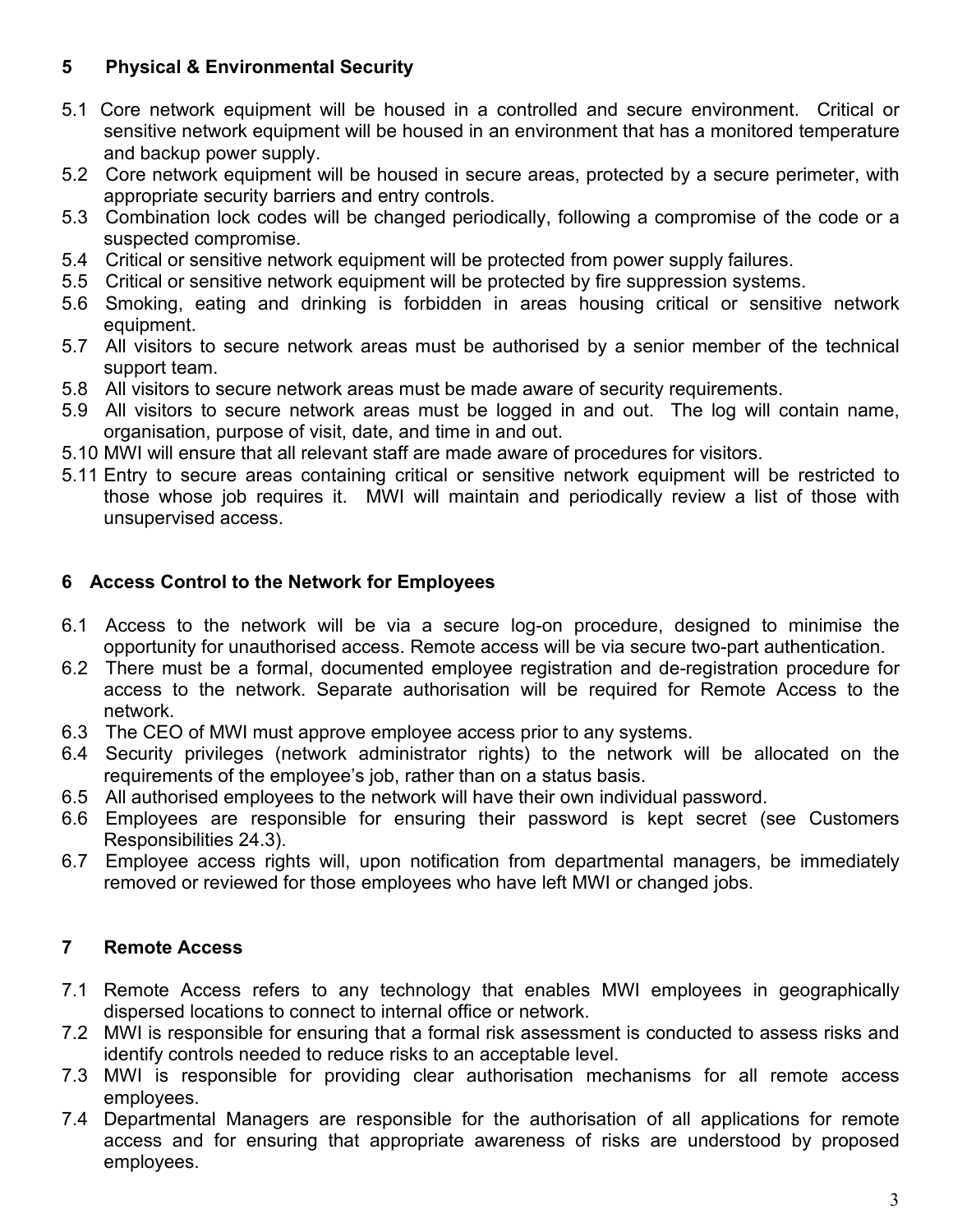- 7.5 All remote access employees are responsible for complying with this policy and associated standards. They must safeguard corporate equipment and information resources and notify MWI immediately of any security incidents and/or breaches.
- 7.6 MWI is responsible for ensuring that the Remote Access infrastructure is periodically reviewed, which could include but is not limited to independent third party penetration testing.

### **8 Wireless Network**

- 8.1 MWI has deployed a wireless network across many premises which is for the use of employees and authorised representatives only, to connect customers to services.
- 8.2 The wireless network security standards are as follows:

a) Access Layer: Customers will connect to the WLAN via Access Points, which will provide the 802.11a/b/g/n connection standard for the client devices.

b) Service Set Identifier (SSID2): The SSID for the staff access may be hidden and not broadcast thus reducing the potential for inappropriate access.

c) The SSID for 'guest' access to the Internet only, will be broadcast so as to make it easily available to authorised visitors. Access will be granted via the IT Service Desk.

d) Encryption: The wireless networks will utilise AES (Advanced Encryption Standard) level of encryption. This encryption standard is mandatory to enable the 802.11n network to be supported.

e) Authentication: The authentication protocol selected used is Protected EAP (PEAP). PEAP is an 802.1X authentication type for wireless networks.

f) The radios used by MWI staff will confirm to the WPA 2 (Wi-Fi Protected Access) standard or higher.

g) Unauthorised devices connected to the wireless network shall be blocked with no warning.

h) Staff should not attempt to connect personally owned wireless devices to MWI wireless network.

# **9 Third Party Access Control to the Network**

- 9.1 Third party access to the network will be based on a formal contract that satisfies all necessary MWI security conditions.
- 9.2 The support team is responsible for ensuring all third party access to the network is logged.
- 9.3 No third party shall access any portion of the MWI network without written authorization from the CEO of MWI.

# **10 External Network Connections**

- 10.1 MWI is responsible for ensuring that all connections to external networks and systems conform to the Code of Compliance and supporting guidance found in the Information Governance Toolkit.
- 10.2 MWI is responsible for ensuring all connections to external networks and systems are documented and approved by MWI before they commence operation.

### **11 Maintenance Contracts**

11.1 MWI will ensure that maintenance contracts are maintained and periodically reviewed for all network equipment.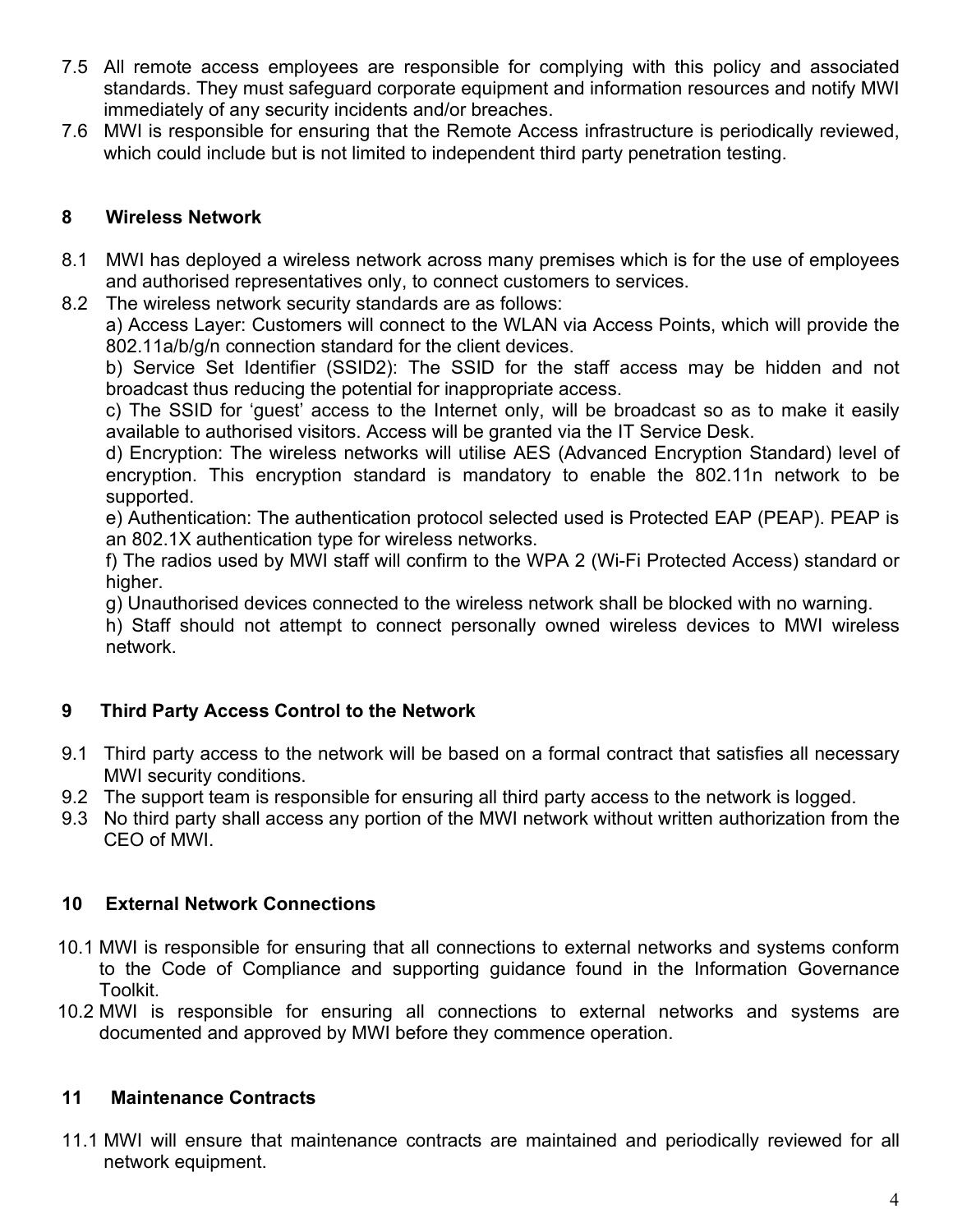### **12 Data and Software Exchange**

12.1 Formal agreements for the exchange of data and software between organisations must be approved by MWI CEO.

# **13 Fault Logging**

13.1 The Service Desk is responsible for ensuring that a log of all faults on the network is maintained and reviewed.

# **14 Data Backup and Restoration**

- 14.1 MWI is responsible for ensuring that backup copies of network configuration and data stored on the network are taken regularly.
- 14.2 A log should be maintained of switch configuration and data backups detailing the date of backup and whether the backup was successful.
- 14.3 Documented procedures for the backup process will be produced and communicated to all relevant staff.
- 14.4 Documented procedures for the storage of backup tapes will be produced and communicated to all relevant staff.
- 14.5 All backup data will be stored securely and a copy will be stored off-site.
- 14.6 Documented procedures for the safe and secure disposal of backup media will be produced and communicated to all relevant staff.
- 14.7 Patches and any fixes will only be applied by MWI following suitable change control procedure.

# **15 Malicious Software**

15.1 MWI must ensure that measures are in place to detect and protect the network from viruses and other malicious software.

# **16 Unauthorised software**

16.1 Use of any non-standard software on MWI equipment must be approved by support team and/or MWI CEO before installation. All software used on MWI equipment must have a valid licence agreement - it is the responsibility of the MWI to ensure that this is the case.

# **17 Secure Disposal or Re-use of Equipment**

- 17.1 MWI must ensure that where equipment is being disposed of all data on the equipment (e.g. on hard disks or other) is physically destroyed prior to leaving MWI premises for disposal.
- 17.2 MWI must ensure that where electronic media are to be removed from the premises for repair, where possible, the data is securely overwritten.

# **18 System Change Control**

18.1 MWI is responsible for ensuring that appropriate change management processes are in place to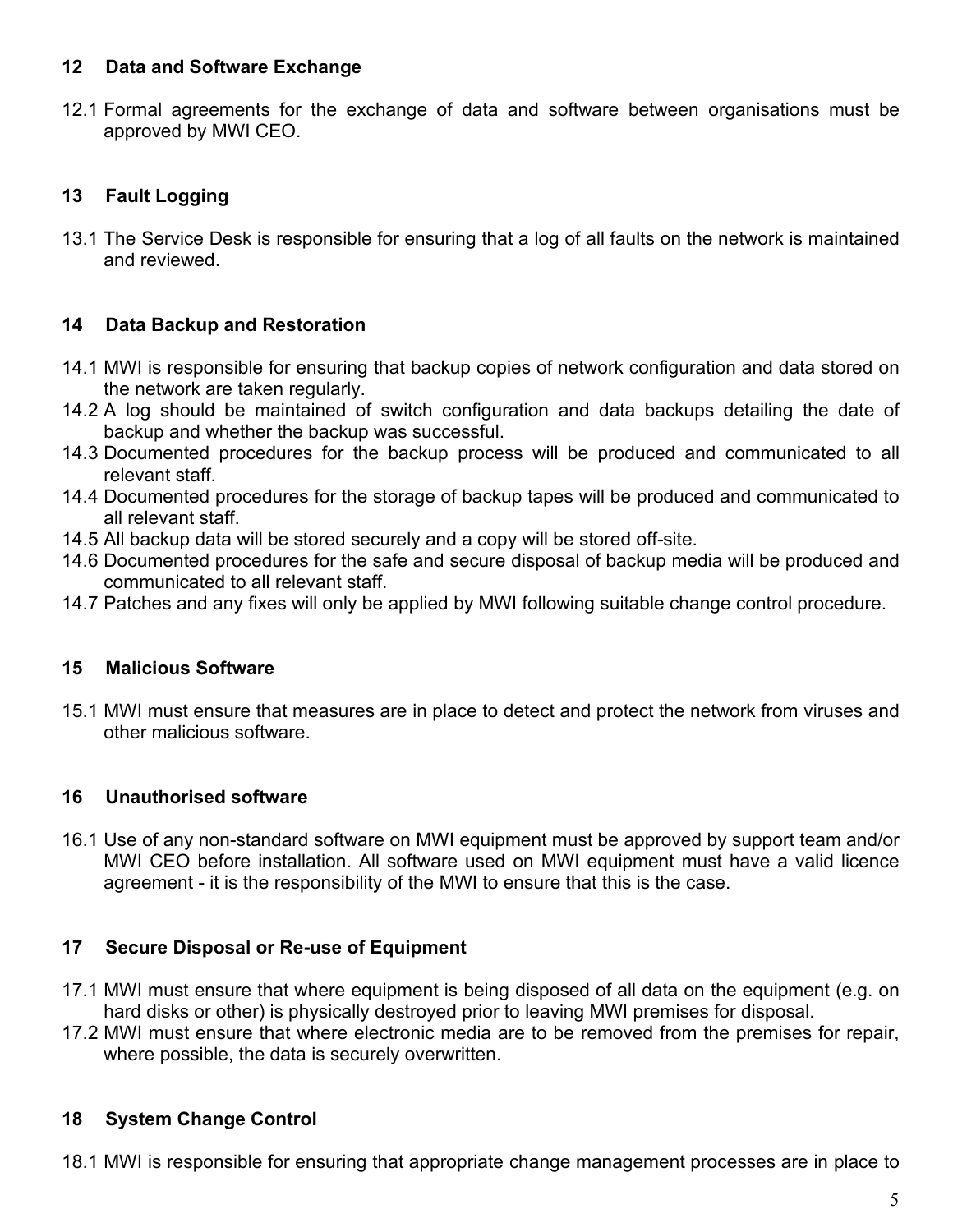review changes to the network; which would include acceptance testing and authorisation. MWI is responsible for ensuring all relevant Network documentation is up to date.

- 18.2 MWI is responsible for ensuring that selected hardware or software meets agreed security standards.
- 18.3 Testing facilities will be used for all new network systems. Development and operational facilities should be separated.

#### **19 Security Monitoring**

- 19.1 MWI is responsible for ensuring that the network is monitored for potential security breaches. All monitoring will comply with current legislation.
- 19.2 MWI reserves the right to access, modify or delete all data stored on or transmitted across its network. This includes data stored in personal network folders, mailboxes etc. Data of a personal nature should be stored in a folder marked or called 'Private'. This does not preclude access or removal of such a folder on the authority of a senior support or MWI CEO.
- 19.3 MWI reserves the right to disconnect or block any device connected either by physical or wireless means to the network.
- 19.4 MWI reserves the right to block any physical non-approved device connected to a piece of MWI owned equipment.

#### **20 Training and Awareness**

- 20.1 MWI CEO and support team will work in conjunction with technical staff and non-technical employees to provide security awareness training for all staff to ensure that they are aware of their responsibilities for security, and the actions that they need to undertake in order to discharge those responsibilities.
- 20.2 All employees of MWI must be made aware of the contents and implications of the Network Security Policy.

#### **21 Reporting Data Security Breaches and Weaknesses**

21.1 Data Security Breaches and weaknesses, such as the loss of data or the theft of a laptop, must be reported in accordance with the requirements of MWI's incident reporting procedure and, where necessary, investigated by the support team.

### **22 System Configuration Management**

22.1 MWI will ensure that there is an effective configuration management process for the network.

### **23 Disaster Recovery Plans**

23.1 MWI will ensure that disaster recovery plans are produced for the network and that these are tested on a regular basis.

#### **24 Unattended Equipment and Clear Screen**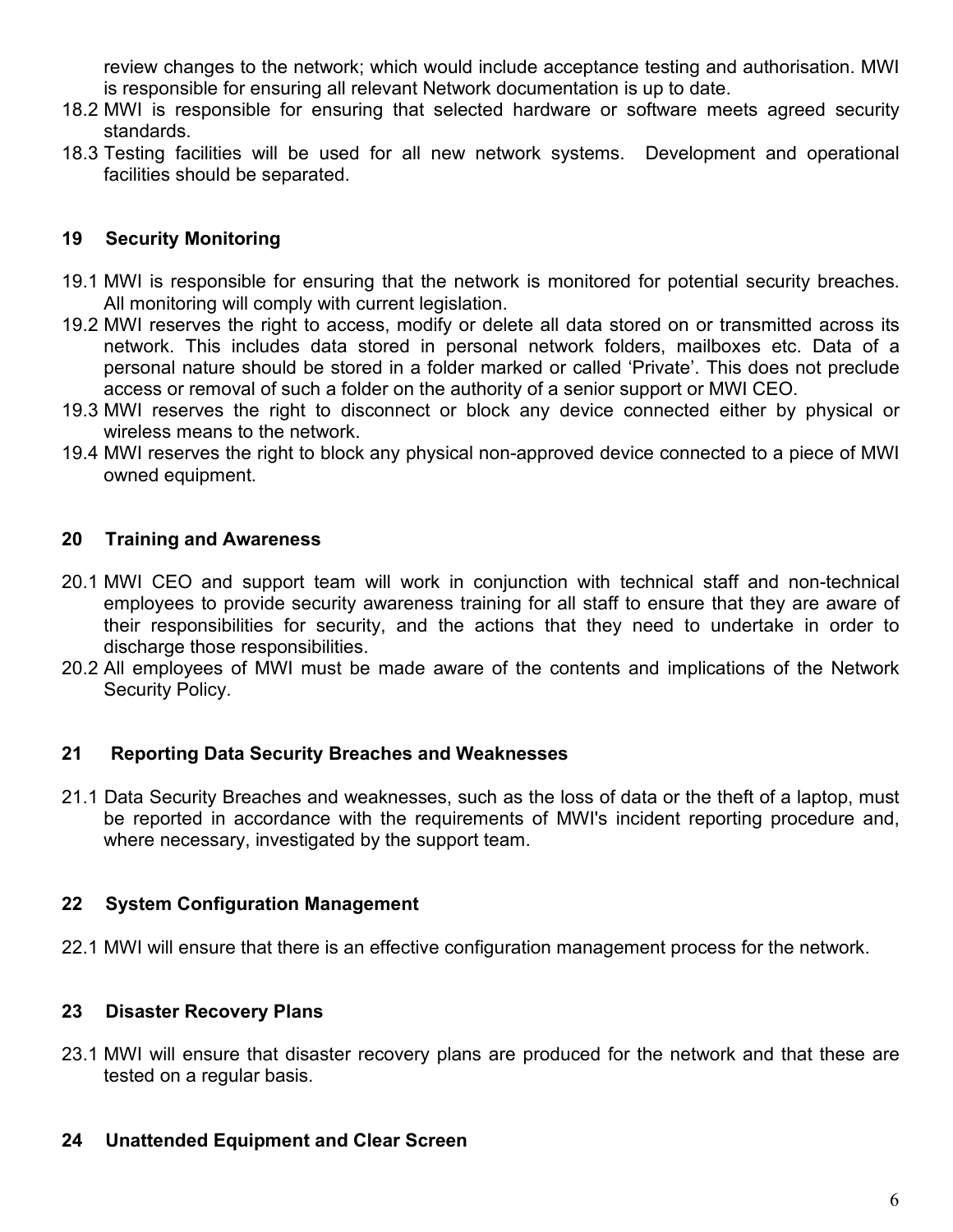- 24.1 Customers must ensure that they protect the network from unauthorised access. They must log off the network when finished working.
- 24.2 MWI operates a clear screen policy that means that Customers must ensure that any equipment logged on to the network must be protected if they leave it unattended, even for a short time. Workstations must be locked or a screensaver password activated if a workstation is left unattended for a short time.
- 24.3 Customers of dumb terminals must log out when not using the terminal.

### **25 Responsibilities**

### **25.1 Support Team Responsibilities**

- 25.1.1 Act as a central point of contact on network security within the organisation, for both staff and external organisations.
- 25.1.2 Implement an effective framework for the management of network security.<br>25.1.3 Assist in the formulation of Network Security Policy and related policies and
- Assist in the formulation of Network Security Policy and related policies and procedures.
- 25.1.4 Advise on the content and implementation of the relevant action plans.
- 25.1.5 Produce organisational standards, procedures, and guidance on Network Security matters for approval by MWI. All such documentation will be included in the Asset register.
- 25.1.6 Co-ordinate network security activities particularly those related to shared information systems or IT infrastructures.
- 25.1.7 Liaise with external organisations on network security matters, including representing the organisation on cross-community committees.
- 25.1.8 Create, maintain, and give guidance on and oversee the implementation of network security.
- 25.1.9 Represent the organisation on internal and external committees that relate to network security.
- 25.1.10 Ensure that risks to network systems are reduced to an acceptable level by applying security countermeasures identified following an assessment of the risk.
- 25.1.11 Ensure the systems, application and/or development of required policy standards and procedures in accordance with business needs, policy and guidance.
- 25.1.12 Ensure that access to the organisation's network is limited to those who have the necessary authority and clearance.
- 25.1.13 Provide advice and guidance to development teams to ensure that the policy is complied with.
- 25.1.14 Approve system security policies for the infrastructure and common services.
- 25.1.15 Approve tested systems and agree plans for implementation.
- 25.1.16 Advise on the accreditation of IT systems, applications and networks
- 25.1.17 Ensure that Network Security is included within MWI Mandatory training programme.
- 25.1.18 Support incident assessments, where necessary
- 25.1.19 Provide support on Customers matters relating to Network Security
- 25.1.20 Ensure the security of the network, (that is information, hardware and software used by staff and, where appropriate, by third parties) is consistent with legal and management requirements and obligations.
- 25.1.21 Ensure that staff are aware of their security responsibilities.
- 25.1.22 Ensure that staff have had suitable security training.
- 25.1.23 Ensure that the support team is promptly notified when new accounts are required.
- 25.1.24 Ensure that the support team is promptly notified when existing accounts are to be reviewed or deleted, e.g. when a member of staff changes roles or leaves the organisation.

### **25.2 Employee Responsibilities**

All personnel or agents acting for the organisation have a duty to: